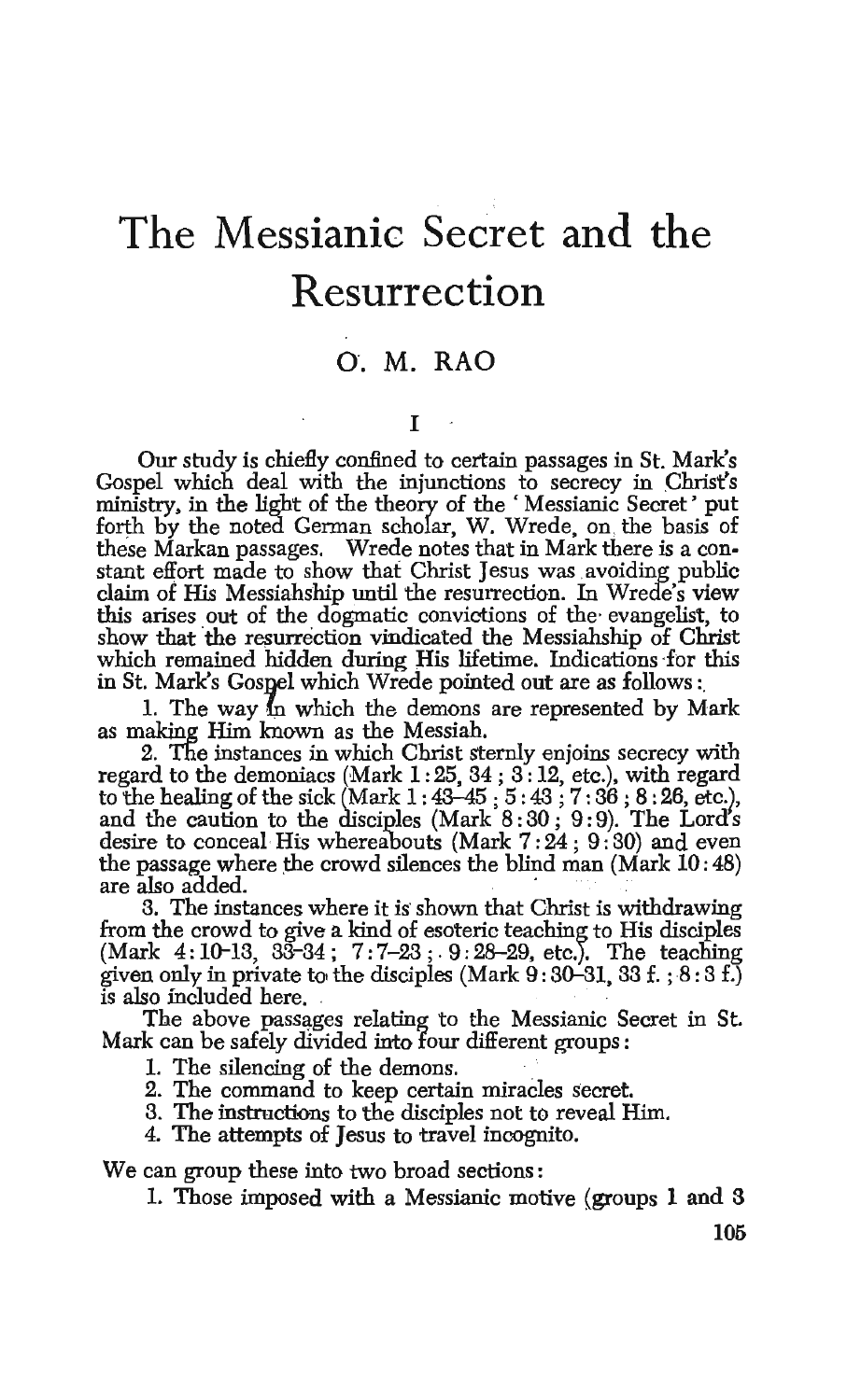-the silencing of the demons and the instructions to the disciples not to reveal Him).

2. Those imposed to avoid the unruly crowd, i.e. with a non-Messianic motive (groups 2 and 4-the command to keep certain miracles secret and the attempts of Jesus to travel incognito).

We do not now look into the reasons for considering the second section as non-Messianic. The unwieldy crowds were a constant trouble to Christ's ministry (e.g. Mark 3). The spreading of the news of the healings only added more trouble from the crowds (e.g. Mark 1:40-45), The two incognito journeys, falling at the time of the retirement from active ministry from Galilee, were taken by Christ to give special teaching to His disciples and therefore He avoided the crowds. Our present consideration, however, is with those passages which are of Messianic importance and we shall consider therefore only the first section-the silencing of the demons and the instructions to the disciples not to reveal Him.

II

We shall have to ask two questions at the outset in the context of our study. These will be pointers for the present discussion, The first question is, ' What was it that Christ was hiding from the public in His ministry ? ' i.e. was it the identity of the Messiah, expressed in the question, ' Who is the Messiah  $?$ ', or is it His rôle : 'What is the Messiah ?' The second question is, 'Was He hiding His Messiahship until the resurrection?', i.e. was His Messiahship revealed only at His resurrection or earlier than that? Now keeping these questions in mind, we shall consider the two impositions to secrecy by Christ-the silencing of the demons (Mark 1:25; 1:34; 3:12) and the instructions to the disciples not to reveal Him (Mark 8: 29; 9: 9).

1. *The silencing of the demons.* In his important article on this subject T. W. Manson argued that the true Messianic Secret in St. Mark's Gospel was concerned with the r6le or activity of the Messiah. ' The Messianic Secret which undoubtedly exists in the Gospels', he Writes,' is not concerned with the identity of the Messiah but with the nature of His task . . . While all others were asking, " Who is the Messiah ? ", He asked, " What is the  $\mathbf{M}\mathbf{e}\mathbf{s}\mathbf{i}\mathbf{a}\mathbf{h}$  ?  $\mathbf{M}$  and  $\mathbf{M}$  is a set of  $\mathbf{M}$  is a set of  $\mathbf{M}$  is a set of  $\mathbf{M}$ 

We must, however, consider whether the question of the *identity* of the Messiah can be wholly disregarded. We do not need to discuss the reality or unreality of the existence of the evil spirits. Neither do we need to dwell on the fact whether Christ accepted their existence, or is just using exorcism in the context of the period in which He lived. All we have to consider here is the fact that the demoniacs began to shout aloud when they met Christ. In their talk or their cry of terror or their confession at

<sup>&</sup>lt;sup>1</sup> 'Realized Eschatology and the Messianic Secret', in *Studies in the Gospels,* ed. D. E. Nineham, 1955.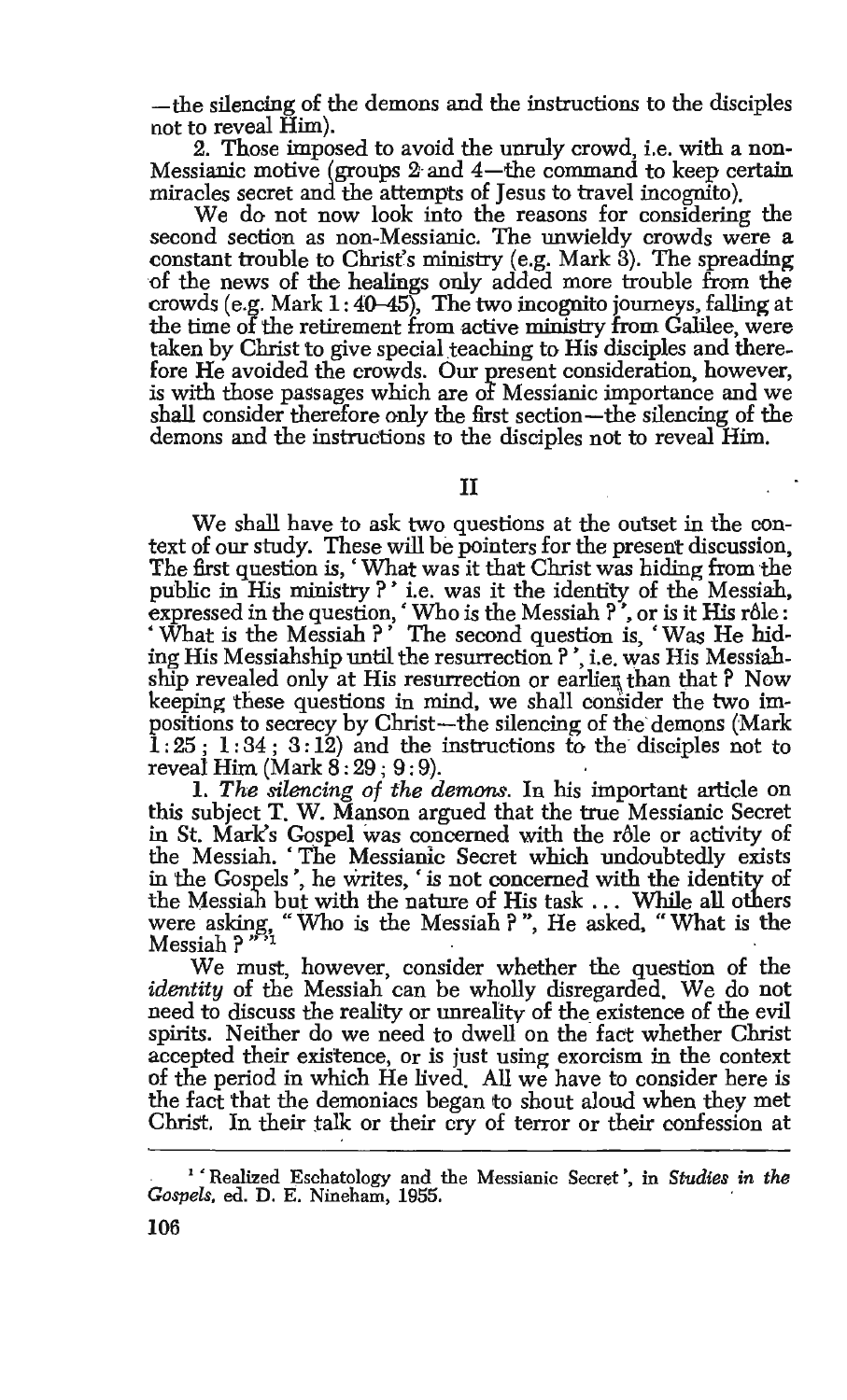the sight of Christ Jesus, the name of Christ is involved-' The Holy One of God', 'The Son of God', etc. The rebuke of Christ to silence shows that either He did not allow the demoniac to chatter about what.He alone wished to utter, or He wanted secrecy when His name was mentioned. The latter seems to be true. He silenced them because they revealed His true identity. This reason is given in explicit terms in Mark 1:34: 'He suffered not the devils to speak, because they knew Him.' (Some versions even add, ' Because they knew Him to be Christ). Here the injunction to silence suggests a Messianic Secret because the question, ' Who Jesus is ', is involved in what the demoniacs cried out before Christ. One may ask, 'How does the demoniac know who Christ is  $?$  If the demoniac is just a mental derelict in the modern sense, as some maintain, then we face the problem as to how the insane man knew the real identity of Christ. It is impossible. It takes more than the sick person to confess who Jesus is. AlSo, if the utterance is just a rambling talk from a mentally sick man, then we have to ask why Christ wants to silence the man. If the silencing is on the basis of uttering His true identity-Messianic Secret-as Mark attests  $(1:34)$ , naturally we have to accept the idea of demon possession. If not, the command to silence by Christ is meaningless. If we accept that it is a spirit, whether good or evil, naturally we concede the idea that the spirits know more than human beings. This is what Wrede thinks that Mark is trying to impress upon the readers. Then, are these stories of demon exorcisms unhistorical, created by Mark or someone else, in which case only Wrede's theory of the Messianic Secret holds ground? For clearer light we may now turn to the second list-of impositions to secrecy on the disciples.<br>2. The instructions to the

The instructions to the disciples not to reveal Him: the *Caesarea Philippi experience and the Transfiguration Mount experience* (Mark 8:29; 9:9). Christ commands His disciples in both these cases not to tell anything of what they have experienced about Him until the resurrection. In fact the latter (Mark 9: 9) is the key verse of Wrede's theory. As in the case of the healing of the demoniacs, with reference to the disciples, there seems to be the Messianic secrecy involved. In the first case, Peter confessed that Jesus is the Son of God. In the second case, the inner circle of the disciples saw the true glory of Christ and at the same time heard the heavenly voice proclaim His divine sonship. The prohibitions given to the disciples at Caesarea Philippi

followed immediately after Peter's confession. Peter confessed who Jesus was-the Son of God. Hence, when Christ asked them to keep it secret, it was undoubtedly with reference to the question, 'Who is Jesus·?' It is a secret' revealed to Peter by God the Father alone. No human being can reveal this true identity of Christ. Only the Father can reveal it in the Son. Thus this secret, ' Who Jesus is', has to be kept hidden from those who are not disciples. Or we can say that the public did not know who Tesus was. If they, too, knew Him who He was, they 'might have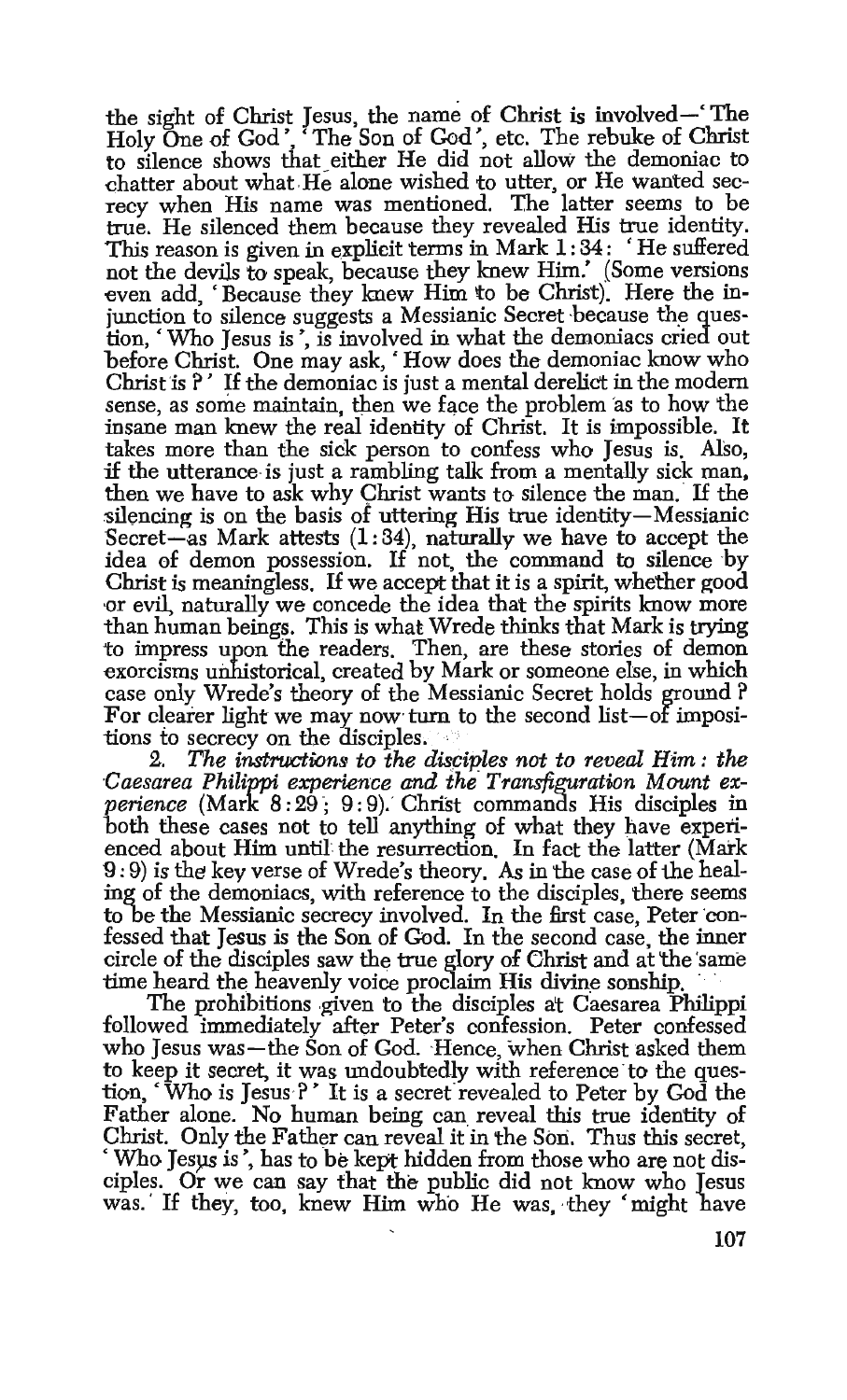become' His disciples. On the other hand it is meaningless for Christ to ask the disciples not to reveal Him, if all knew who He was, both disciples and non-disciples.

One thing we see with the public that they were not indifferent to the question of who Jesus was. The very fact that a lot of speculation was made about Jesus shows that they were quite concerned about the question, 'Who Jesus is'. This is seen in the report of the disciples to Christ at Caesarea Philippi about what the people were thinking about Him (Mark 8 : 28).

In this context we cannot accept Manson's view that the question,' What is the Messiah?', alone constitutes the real Messianic Secret. That is, 'Who *is* the M-essiah ? ' or ' Who Jesus is' (as put forth by Wrede) is not the real Messianic Secret. If we accept Manson's view, then we have to leave the general crowd out of the picture, for we see that for the crowds, ' Who is the Messiah<sup>\*</sup> or 'Who Jesus is' is the real secret. They never understood who Jesus was, or. that He was the Messiah. They only knew Him as one of the prophets-either an old prophet (John the Baptist risen again, Elias returned to earth, Jeremias) or a new prophet from Nazareth  $(Matt. 21:10)$ . That is what the disciples reported to Christ at Caesarea Philippi of what the crowds were thinking about Him· (Mark 8: 28) and that is what Herod heard from the people when he enquired of them, though he was suspicious that John the Baptist, whom he beheaded, had come back to life (Mark  $6:14-16$ ). Even at the Royal Entry the crowd, which hailed Him on the way, referred to Him in the city only as 'a . prophet' (Matt.  $21:10$ ).

The.command to silence at Caesarea Philippi cannot refer to the question, 'What is the Messiah ?', for that was a secret even to the disciples. The disciples knew who the Messiah was (Peter's confession-Mark 8: 29), but they did not know the answer to the question, ' What is the Messiah ?' So, how could they be asked to keep secret what they did not know? The disciples did not know what the Messiah was because of their Jewish background Christ when He spoke of His coming passion, in those three formal passion sayings- recorded in Mark (Mark 8: SO ; 9: 30 ; 10: 33), was not understood by the disciples. On the first occasion, Peter openly rebuked Christ (Mark 8:30); on the second, they discussed their positions in the kingdom of God (Mark 9:33-35). and on the third, the sons of Zebedee made an ambitious request for positions in Christ's kingdom (Mark  $10:35-45$ ). Suffering and death included by Christ in the role of the Messiah based upon the rôle of the Suffering Servant were not visualized by the disciples. Their views are grounded on the rôle of the 'Son of Man' depicted in the prophecy of Daniel (7th and 10th chapters) and the Book of Enoch. To answer the question, 'What is the Messiah  $?$ ', in terms of the fusion of the roles of the Suffering Servant and. the Son of Man was foreign to the idea of the disciples. They did not know what the Messiah was in terms of Christ's interpretation. So there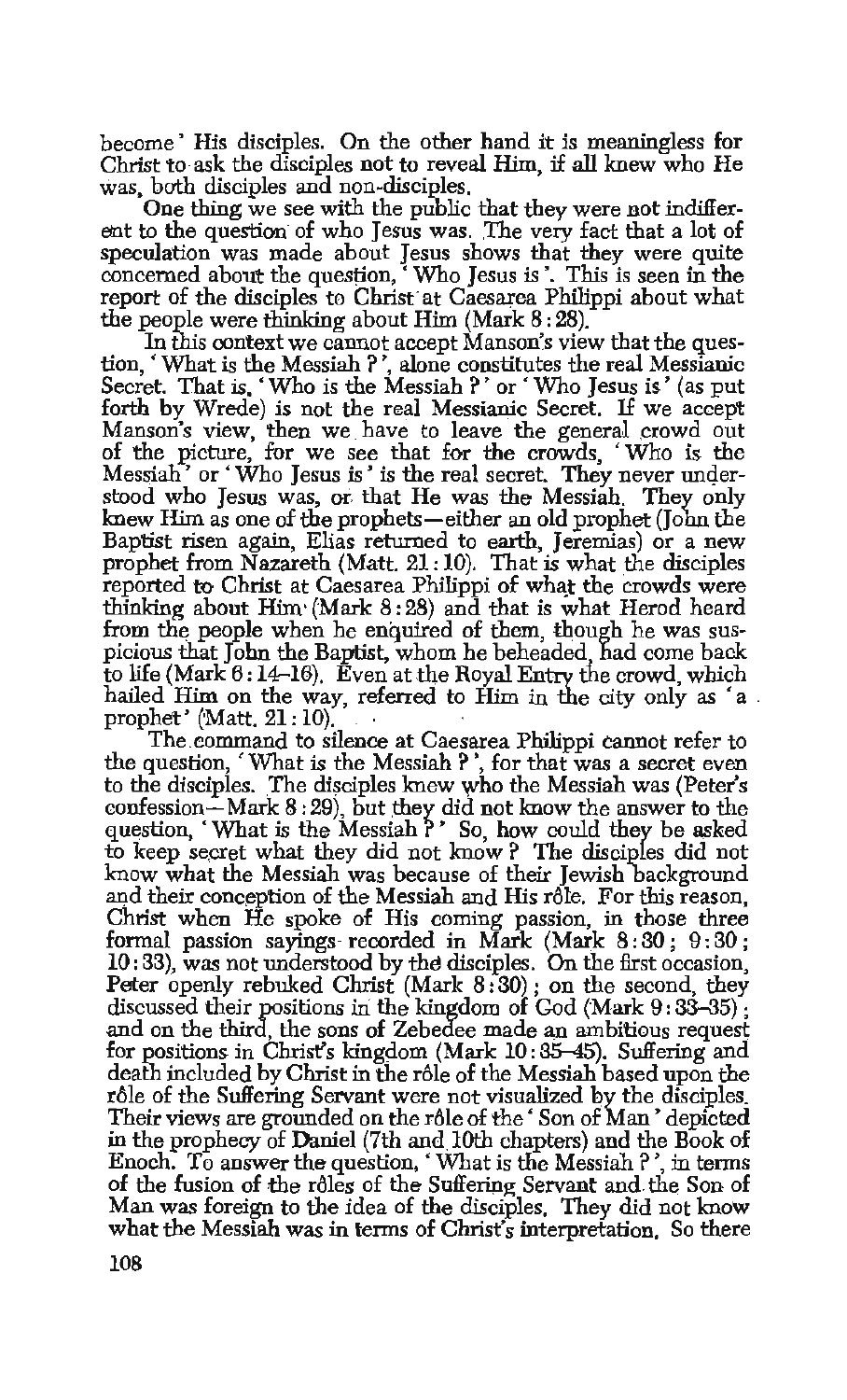is no doubt about the fact that the charge to secrecy by Christ to<br>the disciples does not deal with the question. What is the the disciples does not deal with the question, Messiah ?

Thus, if we take the people into our consideration, as we ought to (for whom the secret is, 'Who is Jesus?'), Manson loses his case. Just as Wrede (who holds that the secret is, 'Who is the Messiah ?') loses his case if we take the disciples into consideration, for the question of the Messiah's identity is not a secret to them. What Manson says is true if we take only the disciples into consideration, just as Wrede's theory is true if we take only the people into consideration. Either view is unsatisfactory, for we have to take into consideration all those involved, both the disciples and the people. **THE SET I** 

The next question to consider is whether all the injunctions to secrecy fix the period for the unveiling at the resurrection. We can certainly answer' no'. Christ did not affix at the end of each prohibition the explicit words, 'until the resurrection'. This is found only in the one case of the·incident on the Mount of Transfiguration (Mark 9: 9), though it is implied in some other cases. According to Wrede, the resurrection was meant to unveil the Messianic Secret. In other words, before the resurrection Christ's Messiahship was kept secret, though revealed to His disciples. But we find quite a few scholars who maintain that the Messiahship of Christ was made public at the time of the Royal Entry. Saddler<sup>2</sup> says that He who withheld public claim before, from now on openly calls for it. Gibson <sup>3</sup> holds that Christ made public claim here (viz. at the Royal Entry) so as to reserve His future claim for kingship.

The Royal'Entry bas great significance for our study of the Messianic Secret theory with regard to the resurrection as the period set for revelation of His Messiahship. If we accept the praises of the public at the Royal Entry as Messianic, then it means that the public knew who Jesus was. The fact that Christ never objected to their praises and, on the other hand, that He rebuked those who did object, might be taken to show that Christ made His Messiahsbip public even before the resurrection. In that case, Wrede's theory loses its case, for to him the chief pillar of the structure of his theory is the concealment of the Messiahship by Christ until the resurrection. Not only, however, would Wrede's theory collapse on this premise, but we also find Lhrist Himself in virtual contradiction of what He imposed on His disciples explicitly on the Mount of Transfiguration (Mark  $9:9$ ). That is why McNeile<sup> $4$ </sup> strongly contends against any public assertion of His  $\mathcal{L}$  ,  $\mathcal{L}_{\mathcal{U}}$  ,  $\mathcal{L}_{\mathcal{U}}$  ,  $\mathcal{L}_{\mathcal{U}}$ 

.  $\mathcal{L}^{\mathcal{L}}$  is a set of the set of the set of the set of the set of the set of the set of the set of the set of the set of the set of the set of the set of the set of the set of the set of the set of the set of the

<sup>&</sup>lt;sup>2</sup> M. F. Saddler, *The Gospel according to St. Matthew*, p. 307.<br><sup>8</sup> J. M. Gibson, in *The Expositor's Bible* (ed. W. R. Nicoll), Vol. IV, p. 771.

<sup>&</sup>lt;sup>4</sup> A. H. McNeile, *The Gospel according to St. Matthew* (1915), p. 297.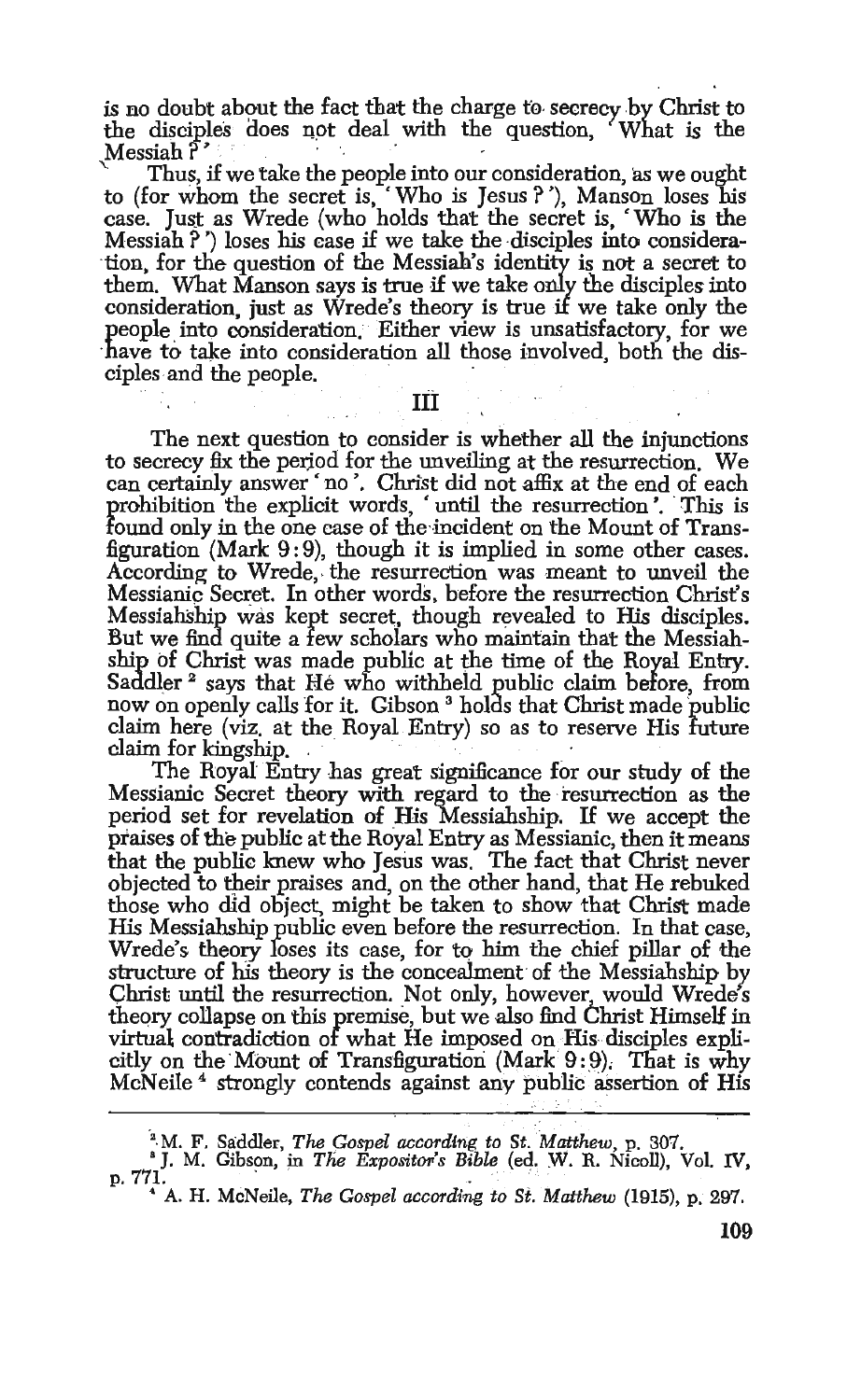Messiahship at the time of the Royal Entry. He says that there is no instance that the prohibition was ever lifted from the time that it was imposed. The only possible way out of this conflict is. to show that only the disciples of Christ praised Him as the Messiah and the multitudes, though they chorused the same phrases, yet they did so without realizing the Messianic significance of those phrases. The report of these people after they ·entered the city adds weight to the latter view-' This is the prophet Jesus, from Nazareth of Galilee' (Matt. 21:10). By the above<br>proposition we hold that the crowds never knew Him as the Messiah till His resurrection. Only the disciples knew Him. In other words, that if we accept the \_public claim of Christ's Mes.- siahship at the Royal Entry it invalidates automatically Wrede's Messianic Secret theory, which was timed *to* the resurrection. This is not so if the Royal Entry makes no public claim for His Messiahship.

In the second place, according to Wrede, the resurrection is the only clue by which we are given to understand Christ's. Messiahship. That is, apart from the resurrection of Christ we have no indication of Christ's Messiahship. In one sense Wrede is right and in another he is wrong. Let us suppose that Christ Jesus after having died never rose again to life. The situation would be the same as that of the disciples who did not believe when the first report of His resurrection was brought by the women who first went to the tomb of Jesus. Those earty disciples would have returned to their professions like Peter going to fish again, taking along not only his brother and the fellow-fishermen, the two sons of Zebedee, but also the two doubters, Nathanael and Thomas (John  $1:45, 46$ ). There would have been no Christianity at all. Of course, as Albert Schweitzer distinguishes the \_practical following of Jesus from the convictions about Him~ so there would have arisen a set of followers even from the dead Christ, as in the case of other religions which are based on the teachings of great teachers who have died and gone. Thus Christianity as. the principles of Jesus would have existed till now. In other words, the death of Christ in itself ends all hope of any foundation for the present type of Christianity which we have today. The resurrection alone gave the early disciples an assurance that He is Christ indeed and they then set about preaching the Gospel. Even if we-grant the fact that some knew His Messiahship in His lifetime, yet we have to note that they would have known His Messiahship only partially, for the chief work of the Messiah is to win victory over sin and death. The cross signified victory over sin and the resurrection over death. Thus only at the resurrection was His Messiahship fully vindicated.

On the other hand we have to note that the Messiahship was acknowledged by the disciples even before the resurrection. Or we can say that even without the resurrection, the disciples believed His Messiahship. This includes both the words and work of Christ throughout His lifetime. That is why, when He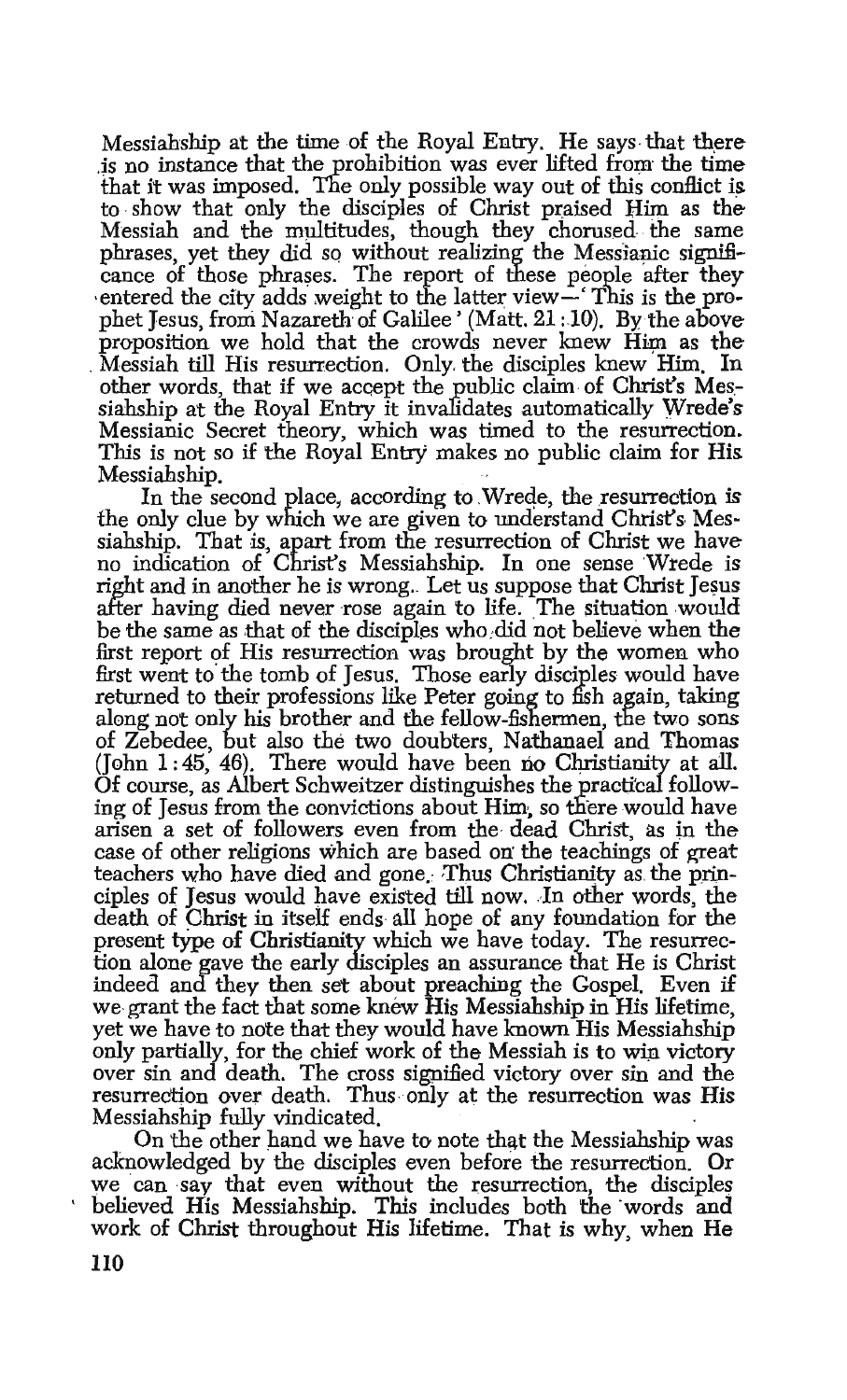died, the disciples expressed a disappointed wish, a wish indicating that they had truly believed that He was the Messiah but His death had shattered it. The two walking to Emmaus afford a good illustration. These two told the 'stranger' about 'Jesus of Naza-<br>reth, which was a prophet mighty in deed and word ... we trusted that it had been He whlch should have. redeemed Israel '  $(Luke 24:19.21)$ . From this we understand that the disciples were confirmed in their belief that Jesus was the Messiah by His life, but His death shattered all their- hopes. That is to say, the disciples did not doubt His Messiahship in His lifetime as witnessed by His·word and deed; only this belief did not include suffering and death. This is due to their Jewish background and ideas of Messiahship based on Daniel and Enoch, for these books deal with the glory of the Messiah but not His suffering and death. Thus the death of Christ does not indicate their 'disbelief' but a shattering' of their former belief in the Messiahship of Christ Jesus. So the resurrection is a recuperating of their former belief, or we can say that the resurrection is the 'recovery' from the shock of Christ's death of their firm belief in Christ's Messiahship. Thus apart from the resurrection Christ's Messiahship was revealed to the disciples. He was living before them as the Messiah. Rawlinson's question put to Wrede in this context is quite revealing. He asks, 'Why, for example, upon Wrede's showing, should the vision of the Risen Lord, assuming it to be true that the disciples eventually saw Him in very deed alive from the dead, lead them of itself to the remarkable conclusion that He was the Messiah *?* Why should they infer from it more than simply the fact that He was alive ?<sup>\*\*</sup> All this is shown to prove that the resurrection is not an isolated event in the ministry of Christ, nor by itself could it prove His Messiahship. As Weiss has forcefully contended, the resurrection could only be interpreted as the vindication of the Messiahship already ascribed to Jesus during His lifetime.

#### IV.

Conclusion. We have to note that the Messianic Secret cannot be separated into the two questions, : Who is the Messiah *?* ' and 'What is the Messiah?' For the grand secret is involved with both the 'who' and the 'what' of the Messiahship, both the person of Christ and His rôle as the Messiah. This conclusion is arrived at in terms of the total context of all people who were faced with the question, 'Who is He *?* ', when they met Qhrist.

The prohibitions truly give us a clue to the fact that Christ's Messiahship was carried secretly in His earthly life. But this does not mean that the Messianic Secret needs to be explained solely by the prohibitions extant in Mark. Some prohibitions do not deal with the Messianic Secret at all-two of the four groups of evidence (the healing miracles and the incognito journeys) seem

<sup>•</sup> A. E. J. Rawlinson, *The Gospel according to St. Mark* (1925), p. 260.